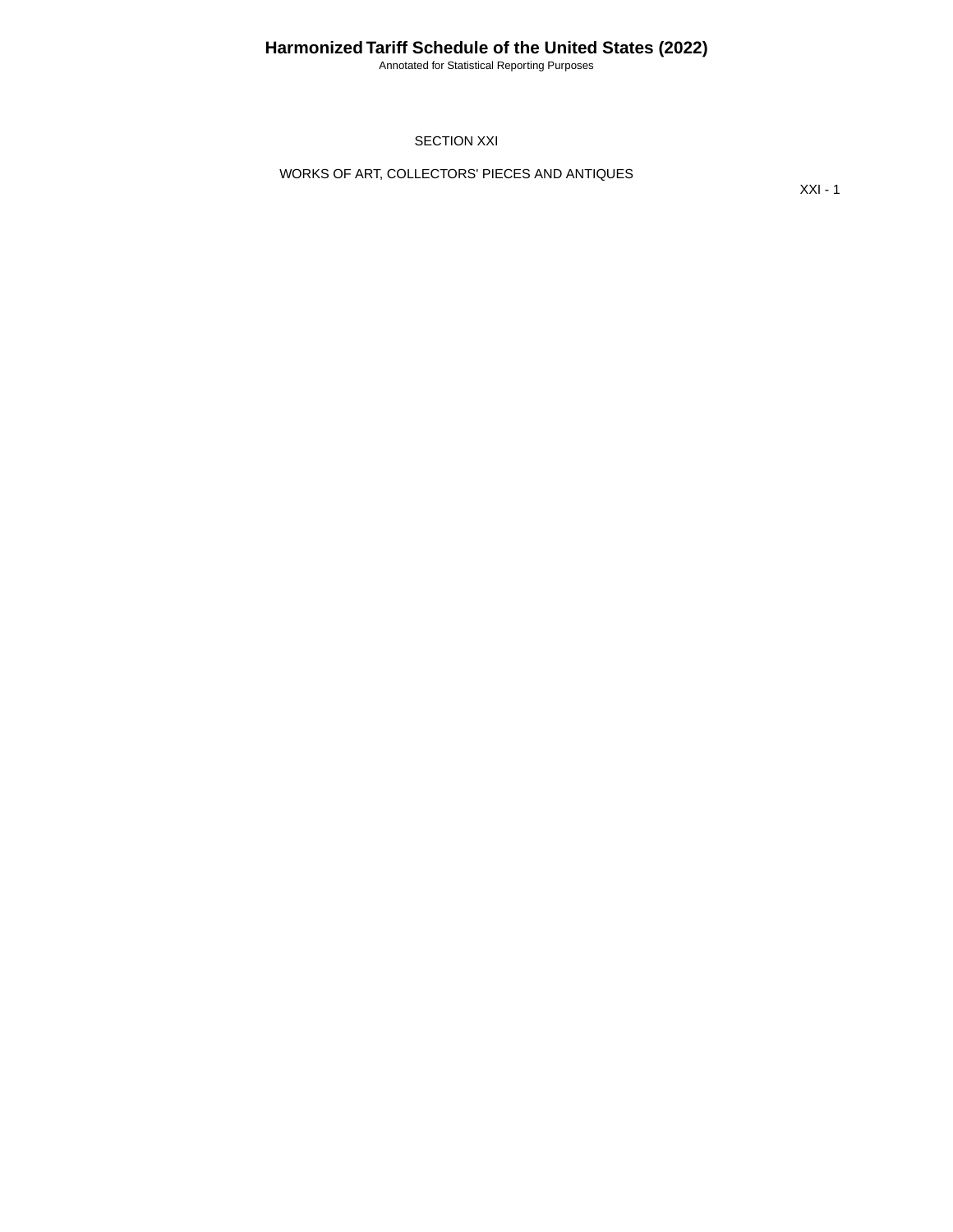Annotated for Statistical Reporting Purposes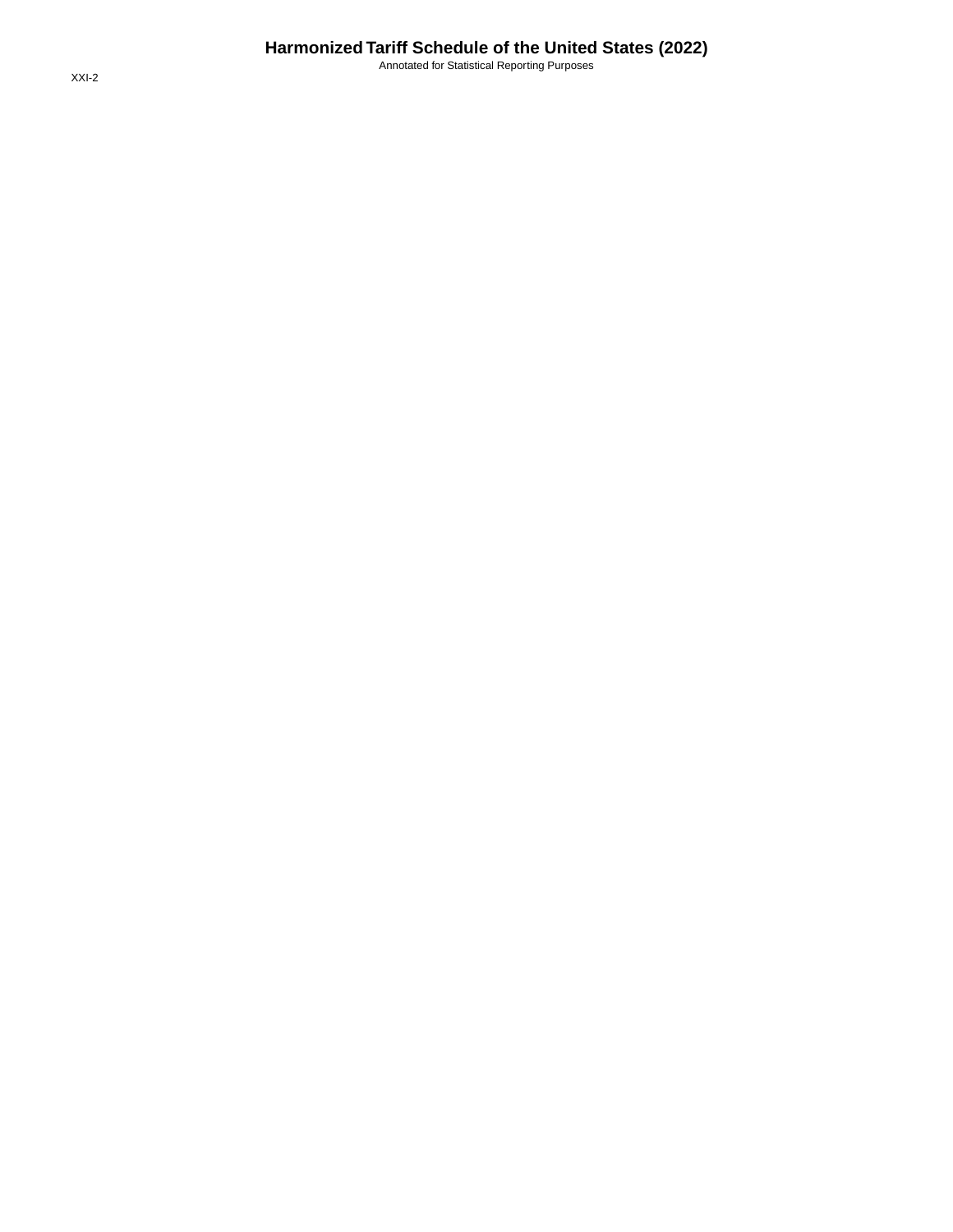Annotated for Statistical Reporting Purposes

### CHAPTER 97

#### WORKS OF ART, COLLECTORS' PIECES AND ANTIQUES

#### **Notes**

XXI 97 - 1

- 1. This chapter does not cover:
	- (a) Unused postage or revenue stamps, postal stationery (stamped paper) or the like, of heading 4907;
	- (b) Theatrical scenery, studio backdrops or the like, of painted canvas (heading 5907) except if they may be classified in heading 9706; or
	- (c) Pearls, natural or cultured, or precious or semiprecious stones (headings 7101 to 7103).
- 2. Heading 9701 does not apply to mosaics that are mass-produced reproductions, casts or works of conventional craftsmanship of a commercial character, even if these articles are designed or created by artists.
- 3. For the purposes of heading 9702, the expression "original engravings, prints and lithographs" means impressions produced directly, in black and white or in color, of one or of several plates wholly executed by hand by the artist, irrespective of the process or of the material employed by him, but not including any mechanical or photomechanical process.
- 4. Heading 9703 does not apply to mass-produced reproductions or works of conventional craftsmanship of a commercial character, even if these articles are designed or created by artists.
- 5. (a) Subject to notes 1 to 4 above, articles of this chapter are to be classified in this chapter and not in any other chapter of the tariff schedule.
	- (b) Heading 9706 does not apply to articles of the preceding headings of this chapter.
- 6. Frames around paintings, drawings, pastels, collages or similar decorative plaques, engravings, prints or lithographs are to be classified with those articles, provided they are of a kind and of a value normal to those articles. Frames which are not of a kind or of avalue normal to the articles referred to in this note are to be classified separately.

#### Additional U.S. Notes

- 1. Heading 9703 covers not only original sculpture made by the sculptor, but also the first 12 castings, replicas or reproductions made from a sculptor's original work or model, by the sculptor himself or by another artist, with or without a change in scale and whether or not the sculptor is alive at the time the castings, replicas or reproductions are completed.
- 2. Whenever an article is entered for sale under heading 9706, and thereafter determined to be not over 100 years of age, a duty of 6.6 percent ad valorem for articles subject to column 1-general treatment, free of duty for goods originating in the territory of Canada or a duty of 25 percent ad valorem for articles subject to column 2 treatment shall be assessed thereon in addition to any other duty or penalty imposed on such article under the tariff schedule.

#### **Statistical Notes:**

- 1 For the purposes of statistical reporting number 9705.10.0010, "Archaeological pieces" are objects of cultural significance that are at least 250 years old and are of a kind normally discovered as a result of scientific excavation, clandestine or accidental digging or exploration on land or under water. For the purposes of statistical reporting number 9705.10.0020, "Ethnographic pieces", which may also be called "ethnological pieces" are objects that are the product of a tribal or nonindustrial society and are important to the cultural heritage of a people because of their distinctive characteristics, comparative rarity or their contribution to the knowledge of the origins, development or history of that people. See Customs and Border Protection (CBP) Informed Compliance Publication on "Works of Art, Collector's Pieces, Antiques, and Other Cultural Property".
- 2. For statistical reporting of merchandise provided for in subheading 9705, collections made up of articles of more than one type of cultural property, i.e., zoological, biological, paleontological, archaeological, anatomical, etc., shall be reported by their separate components in the appropriate statistical reference numbers, as if separately entered.

#### Compiler's Note

The provisions of subchapter II of Chapter 99 (Miscellaneous Tariff Bills or MTBs), the provisions of the Generalized System of Preferences (GSP) found in General Note 4 and most product exclusions from the additional tariffs on products of China in subchapter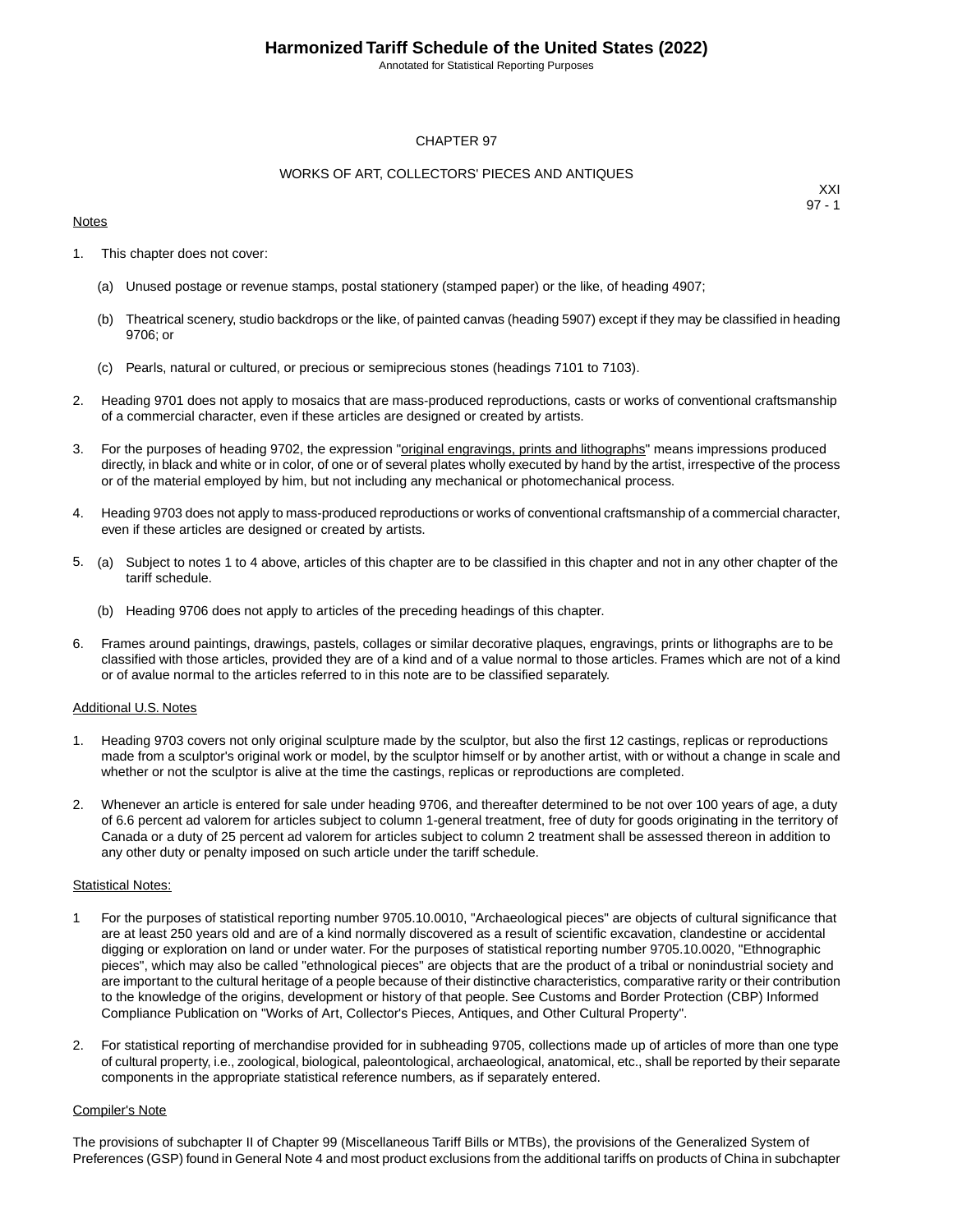Annotated for Statistical Reporting Purposes

Compiler's Note (con.) XXI 97-2

III of Chapter 99 expired on December 31, 2020. However, no endnotes or footnotes relating to these provisions have been deleted as of the issue date of this edition.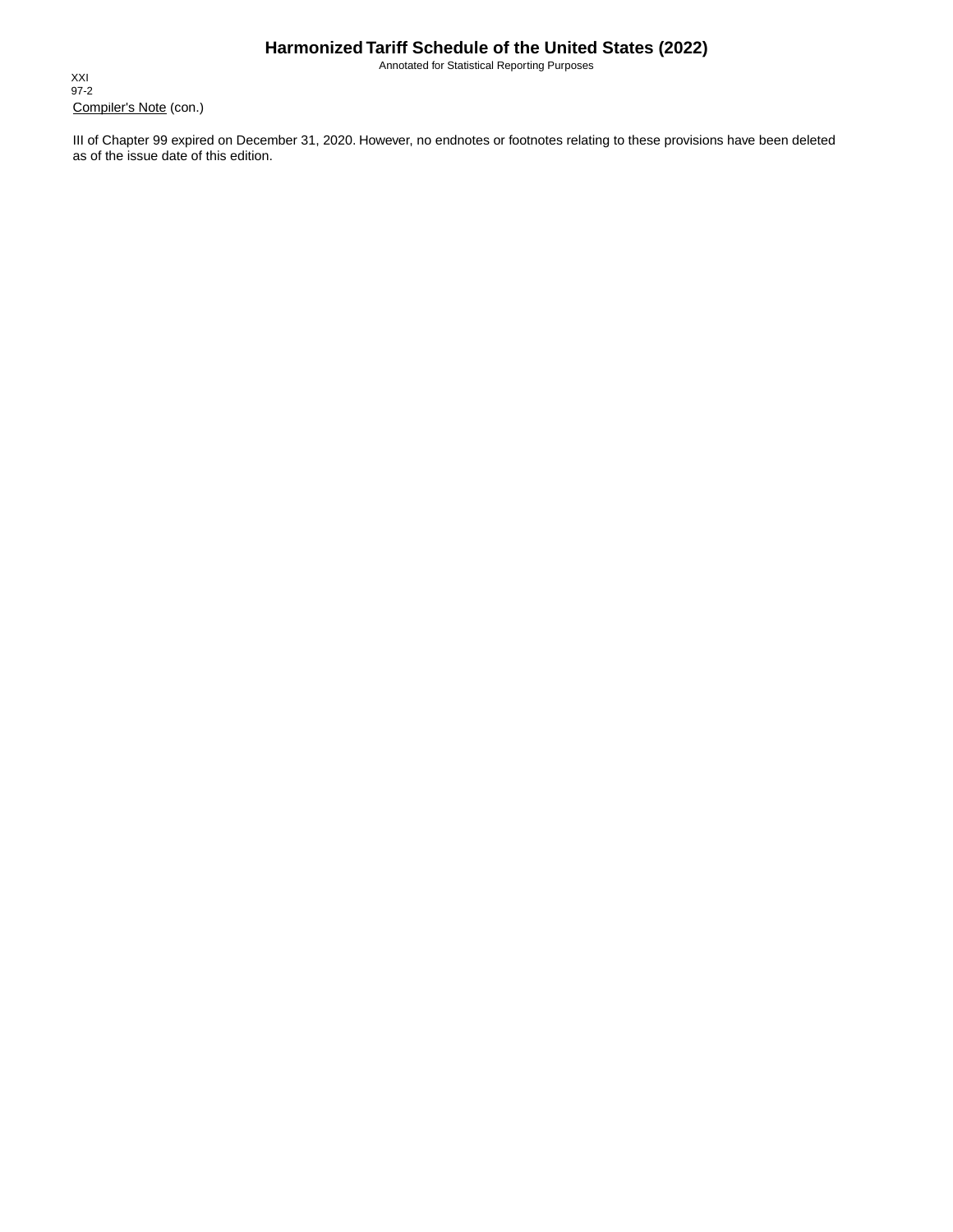Annotated for Statistical Reporting Purposes

| Heading/              | Stat.       |                                                                                                                                                                                                                                                                 | Unit           |         | Rates of Duty |                |
|-----------------------|-------------|-----------------------------------------------------------------------------------------------------------------------------------------------------------------------------------------------------------------------------------------------------------------|----------------|---------|---------------|----------------|
| Subheading            | Suf-<br>fix | Article Description                                                                                                                                                                                                                                             | of<br>Quantity | General | Special       | $\overline{2}$ |
| 9701<br>9701.21.00 00 |             | Painting, drawings and pastels, executed entirely by hand,<br>other than drawings of heading 4906 and other than<br>hand-painted or hand-decorated manufacture articles; collages,<br>mosaics and similar decorative plaques:<br>Of an age exceeding 100 years: |                |         |               | Free           |
|                       |             |                                                                                                                                                                                                                                                                 |                |         |               |                |
| 9701.22.00 00         |             |                                                                                                                                                                                                                                                                 |                |         |               | Free           |
| 9701.29.00 00         |             |                                                                                                                                                                                                                                                                 |                |         |               | Free           |
| 9701.91.00 00         |             | Other:                                                                                                                                                                                                                                                          |                |         |               | Free           |
| 9701.92.00 00         |             |                                                                                                                                                                                                                                                                 |                |         |               | Free           |
| 9701.99.00 00         |             |                                                                                                                                                                                                                                                                 |                |         |               | Free           |
| 9702                  |             | Original engravings, prints and lithographs:                                                                                                                                                                                                                    |                |         |               |                |
| 9702.10.00 00         |             |                                                                                                                                                                                                                                                                 |                |         |               | Free           |
| 9702.90.00 00         |             |                                                                                                                                                                                                                                                                 |                |         |               | Free           |
| 9703                  |             | Original sculptures and statuary, in any material:                                                                                                                                                                                                              |                |         |               |                |
| 9703.10.00 00         |             |                                                                                                                                                                                                                                                                 |                |         |               | Free           |
| 9703.90.00 00         |             |                                                                                                                                                                                                                                                                 |                |         |               | Free           |
|                       |             | 9704.00.00   00   Postage or revenue stamps, stamp-postmarks, first-day covers,<br>postal stationery (stamped paper) and the like, used or unused,                                                                                                              |                |         |               | Free           |
|                       |             |                                                                                                                                                                                                                                                                 |                |         |               |                |

XXI 97-3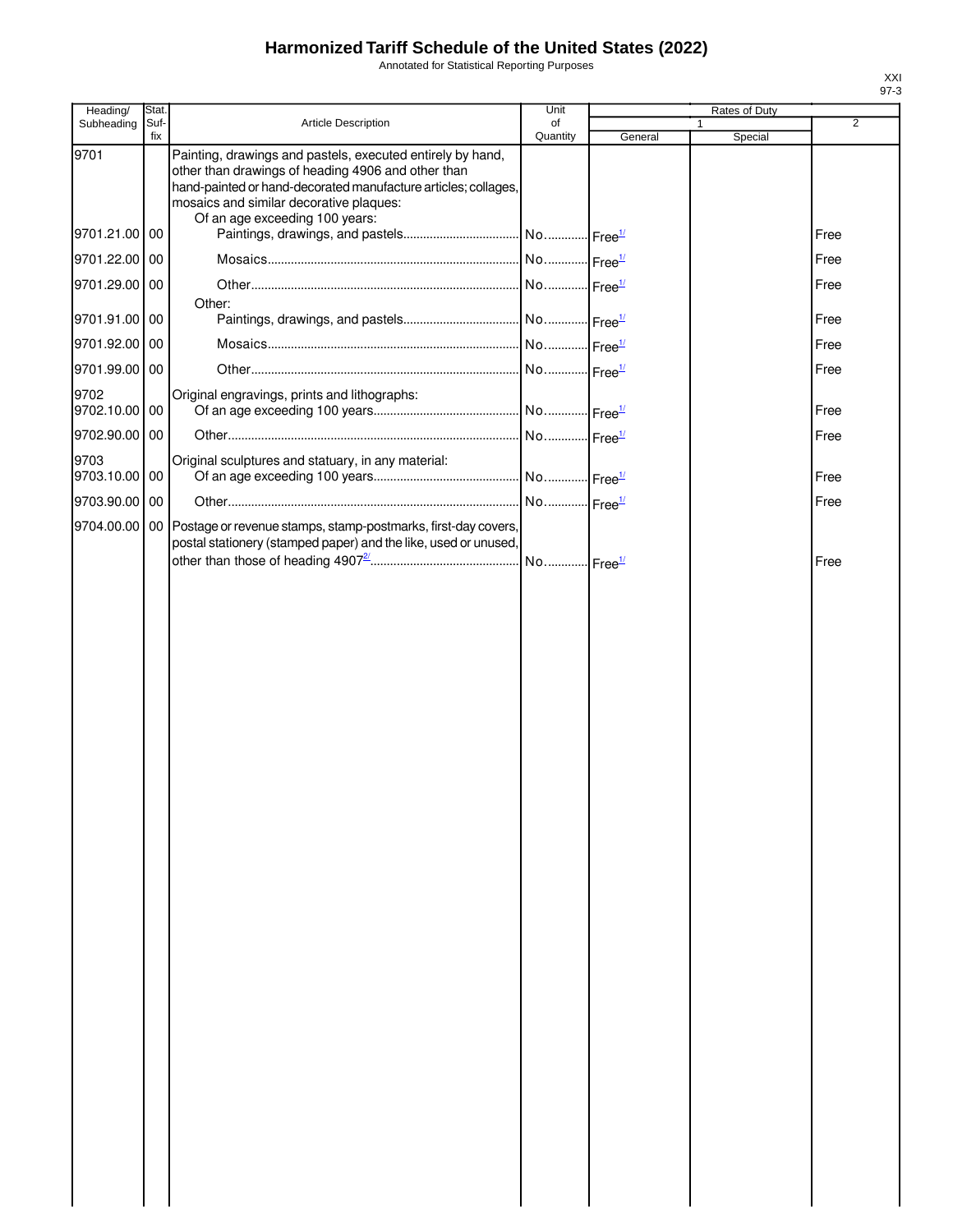Annotated for Statistical Reporting Purposes

| Heading/      | Stat.       |                                                                                                                                                                                 | Unit           |                    | Rates of Duty |      |
|---------------|-------------|---------------------------------------------------------------------------------------------------------------------------------------------------------------------------------|----------------|--------------------|---------------|------|
| Subheading    | Suf-<br>fix | <b>Article Description</b>                                                                                                                                                      | of<br>Quantity | General            | Special       | 2    |
| 9705          |             | Collections and collectors' pieces of archaeological,<br>ethnographic, historical, zoological, botanical, mineralogical,<br>anatomical, paleontological or numismatic interest: |                |                    |               |      |
| 9705.10.00    |             | Collections and collectors' pieces of archaeological,                                                                                                                           |                |                    |               |      |
|               | 10          | Archaeological pieces of a kind described in statistical                                                                                                                        |                |                    |               | Free |
|               |             |                                                                                                                                                                                 |                |                    |               |      |
|               | 20          | Ethnographic pieces of a kind described in statistical                                                                                                                          |                |                    |               |      |
|               | 90          |                                                                                                                                                                                 |                |                    |               |      |
|               |             | Collections and collectors' pieces of zoological, botanical,                                                                                                                    |                |                    |               |      |
| 9705.21.00 00 |             | mineralogical, anatomical or paleontological interest:                                                                                                                          |                |                    |               | Free |
| 9705.22.00    | 00          | Extinct or endangered species and parts thereof g  Free                                                                                                                         |                |                    |               | Free |
| 9705.29.00    |             |                                                                                                                                                                                 |                |                    |               |      |
|               | 00          | Collections and collectors' pieces of numismatic interest:                                                                                                                      |                |                    |               | Free |
| 9705.31.00    |             |                                                                                                                                                                                 |                |                    |               | Free |
|               | 01          | Coins made prior to the 14th century and not                                                                                                                                    |                |                    |               |      |
|               |             | known to be the direct products of excavations,                                                                                                                                 |                |                    |               |      |
|               |             |                                                                                                                                                                                 |                |                    |               |      |
|               |             | Other:<br>Of an age equal to or exceeding 250 years:                                                                                                                            |                |                    |               |      |
|               | 10          |                                                                                                                                                                                 |                |                    |               |      |
|               | 40          |                                                                                                                                                                                 |                |                    |               |      |
|               |             | Of an age exceeding 100 years but less than<br>250 years:                                                                                                                       |                |                    |               |      |
|               | 50          |                                                                                                                                                                                 |                |                    |               |      |
|               | 65          |                                                                                                                                                                                 |                |                    |               |      |
| 9705.39.00    |             |                                                                                                                                                                                 |                |                    |               | Free |
|               | 10          |                                                                                                                                                                                 |                |                    |               |      |
|               | 40          |                                                                                                                                                                                 |                |                    |               |      |
| 9706          |             | Antiques of an age exceeding 100 years:                                                                                                                                         |                |                    |               |      |
| 9706.10.00    |             |                                                                                                                                                                                 |                |                    |               | Free |
|               | 20          |                                                                                                                                                                                 |                |                    |               |      |
|               | 40          |                                                                                                                                                                                 |                |                    |               |      |
| 9706.90.00    | 60          |                                                                                                                                                                                 |                |                    |               | Free |
|               | 20          |                                                                                                                                                                                 | l ka           | Free <sup>1/</sup> |               |      |
|               | 40          |                                                                                                                                                                                 |                |                    |               |      |
|               |             |                                                                                                                                                                                 |                |                    |               |      |
|               | 60          |                                                                                                                                                                                 |                |                    |               |      |
|               |             |                                                                                                                                                                                 |                |                    |               |      |
|               |             |                                                                                                                                                                                 |                |                    |               |      |
|               |             |                                                                                                                                                                                 |                |                    |               |      |
|               |             |                                                                                                                                                                                 |                |                    |               |      |
|               |             |                                                                                                                                                                                 |                |                    |               |      |
|               |             |                                                                                                                                                                                 |                |                    |               |      |
|               |             |                                                                                                                                                                                 |                |                    |               |      |
|               |             |                                                                                                                                                                                 |                |                    |               |      |
|               |             |                                                                                                                                                                                 |                |                    |               |      |
|               |             |                                                                                                                                                                                 |                |                    |               |      |
|               |             |                                                                                                                                                                                 |                |                    |               |      |
|               |             |                                                                                                                                                                                 |                |                    |               |      |
|               |             |                                                                                                                                                                                 |                |                    |               |      |
|               |             |                                                                                                                                                                                 |                |                    |               |      |
|               |             |                                                                                                                                                                                 |                |                    |               |      |
|               |             |                                                                                                                                                                                 |                |                    |               |      |

XXI 97-4